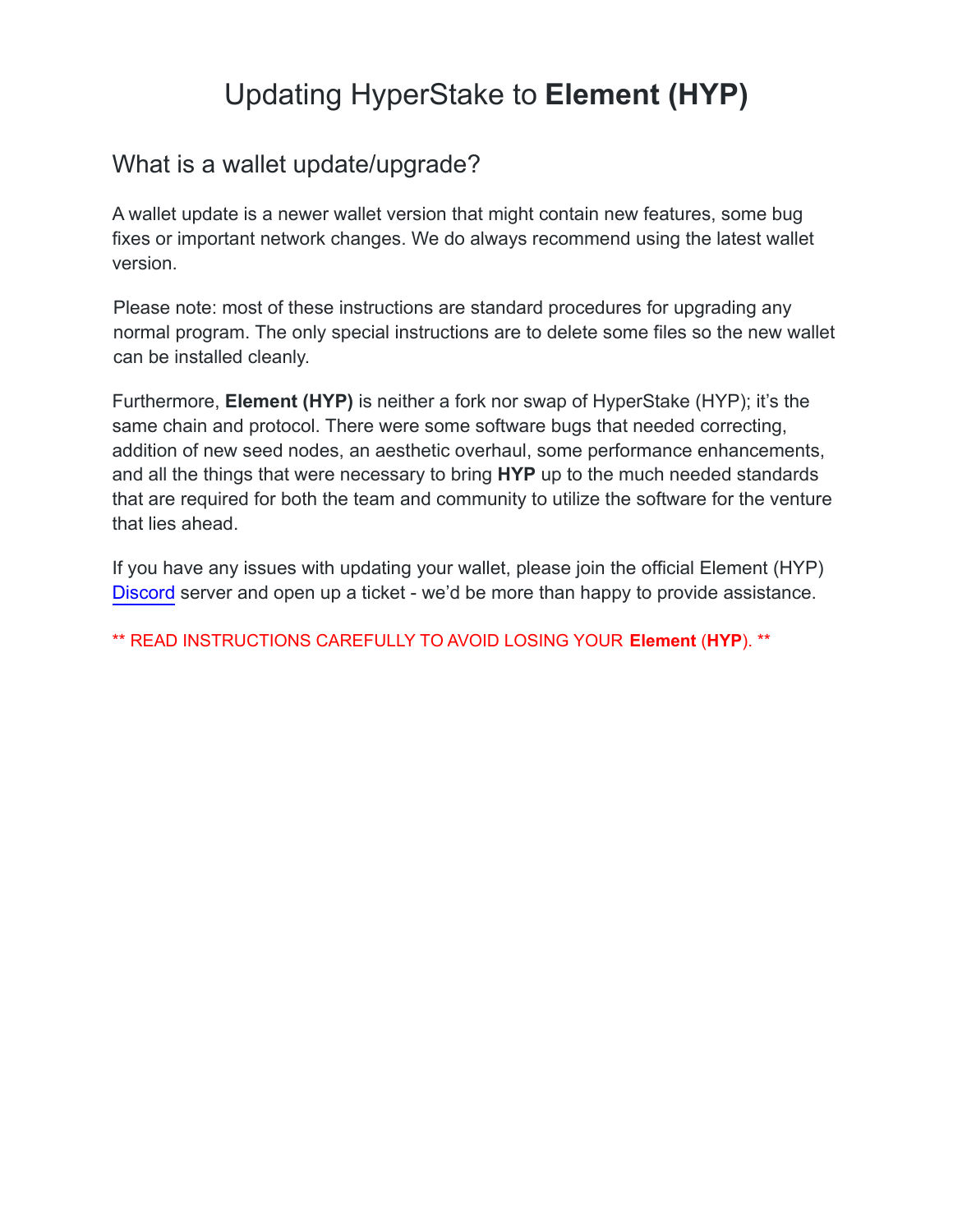### How to update/upgrade your wallet ( Windows )

1. Navigate to https://www.crypto-city.com/element-hyp/wallet/ to download the latest wallet version. Scroll down to choose from Windows-32bit or Windows-64bit. Download by clicking the appropriate version for your system; typically Windows-64bit for systems released within the past decade!

2. Once downloaded, shutdown your HyperStake wallet if it is running.

3. Navigate to the folder containing your wallet. Usually:

C:/Users/YOURUSERNAME/AppData/Roaming/HyperStake

4. Rename the HyperStake folder to **Element**. Do NOT select or delete your wallet.dat or you will lose your wallet and ALL your **Element (HYP)** crypto currency held in that wallet.

5. Within - the renamed folder from the previous step - the Element folder, delete the following:

db.log, debug.log, governance.dat, peers.dat, and HyperStake.conf

6. Copy the new Element-qt.exe file to a folder that you would like to store your wallet application.

7. Launch the new wallet version and allow it some time to sync to the network.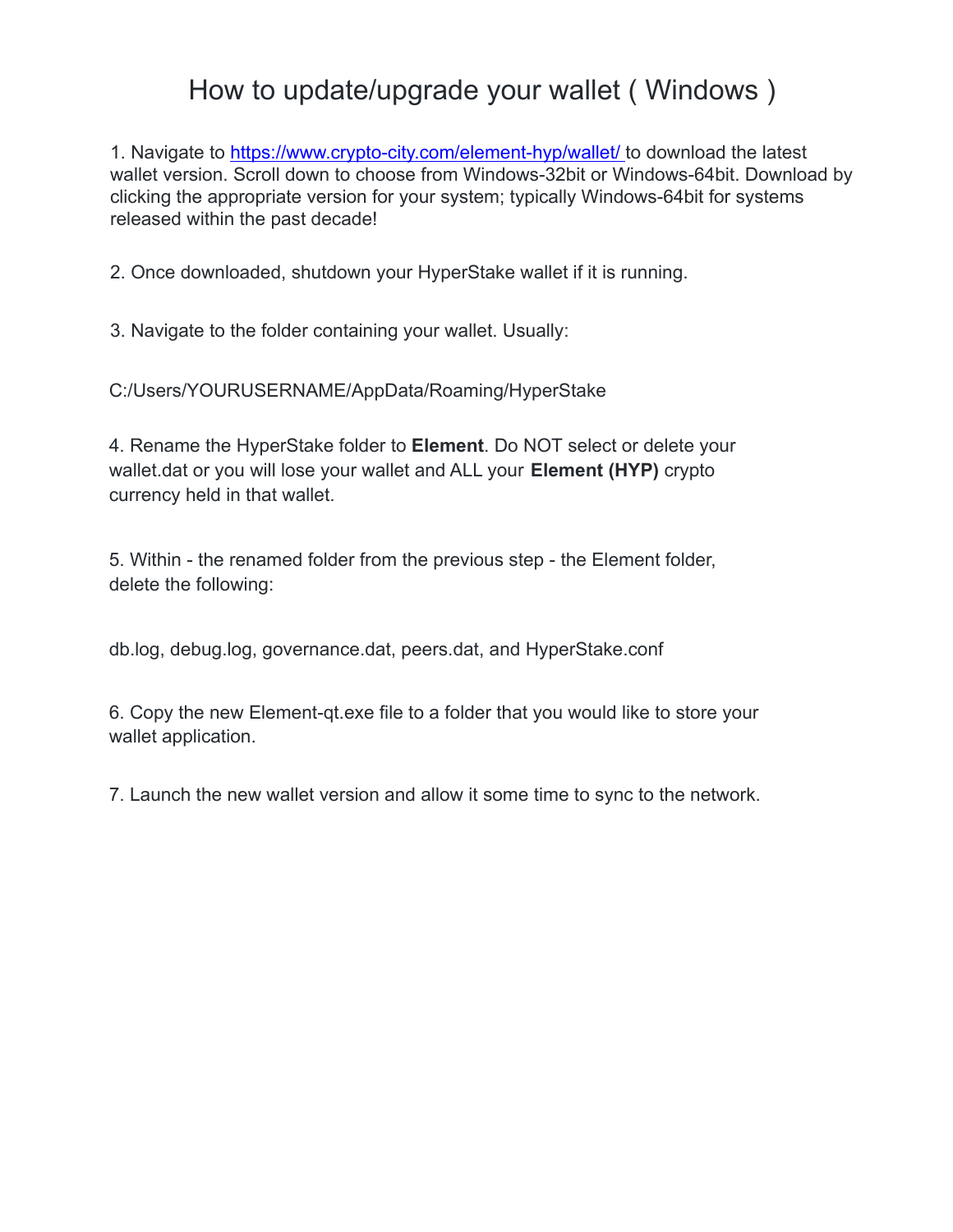## How to update/upgrade your wallet ( MacOS )

1. Navigate to https://www.crypto-city.com/element-hyp/wallet/ to download the latest wallet version. Scroll down to choose MacOS.

2. Once downloaded, shutdown your HyperStake wallet if it is running.

3. Navigate to the folder containing your wallet. Usually:

~/Library/Application Support/Element

To find this directory, open finder > click "Go" from the drop down menu > hold CMD > click Library - this is a hidden directory on later MacOS versions.

4. Rename the HyperStake folder to **Element**. Do NOT select or delete your wallet.dat or you will lose your wallet and ALL your **Element (HYP)** crypto currency held in that wallet.

5. Within - the renamed folder from the previous step - the Element folder, delete the following:

db.log, debug.log, governance.dat, peers.dat, and HyperStake.conf

6. Double click the Element-Qt.dmg file to open it.

7. Drag the Element-Qt.app application to the Applications folder. The Element wallet will then be copied to your Applications folder.

8. Launch the new wallet version and allow it some time to sync to the network.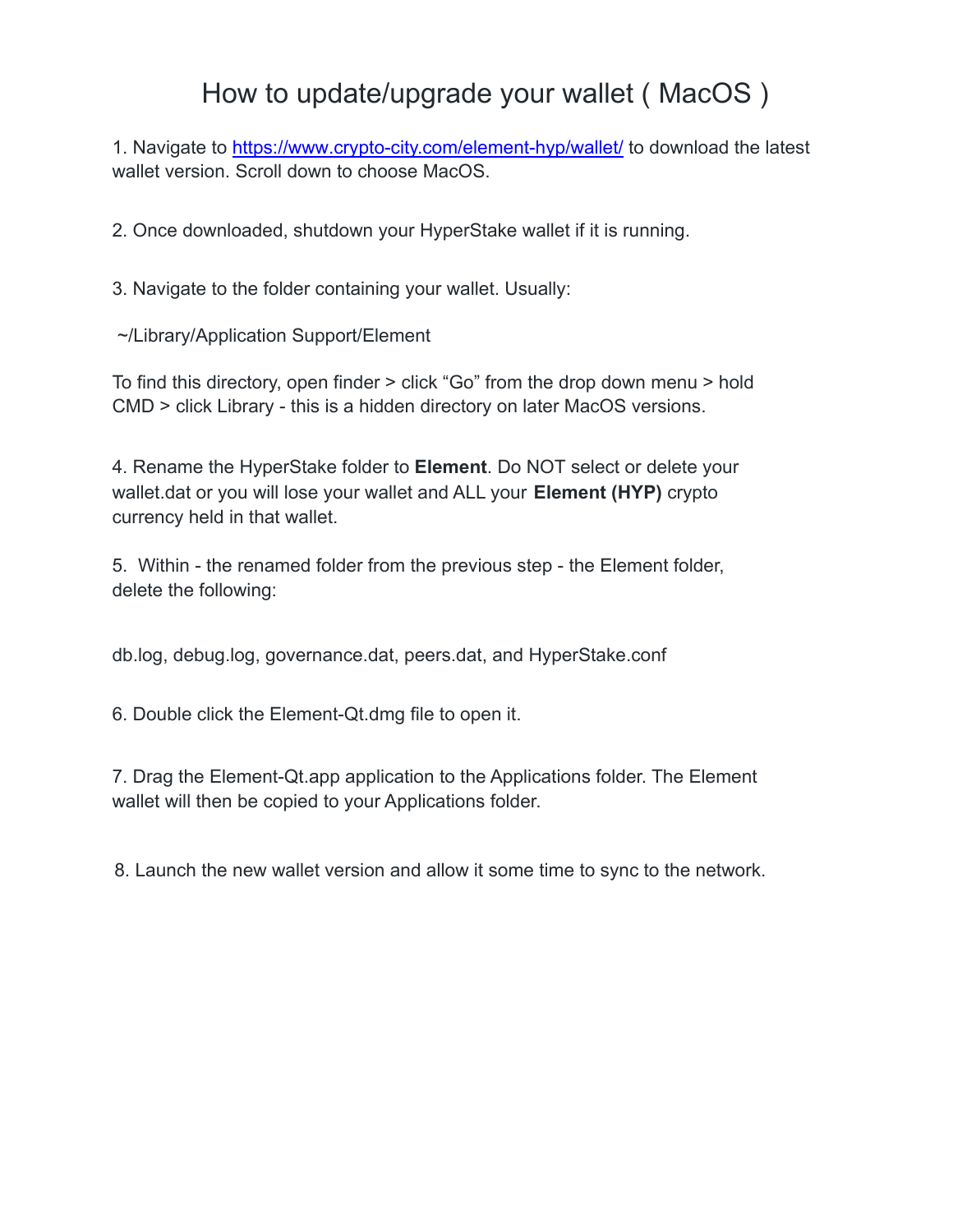## How to update/upgrade your wallet ( Linux with GUI )

1. Shutdown your HyperStake wallet if it is running.

2. Navigate to https://www.crypto-city.com/element-hyp/wallet/ to download the latest wallet version. Scroll down to choose LinuxGUI. Download by clicking the the link and the Element-qt.AppImage will download.

3. Navigate to the folder containing your wallet. Usually:

\$ /home/user/.HyperStake

The appdata folder for .HyperStake may not appear visible within your home folder, so once in the Home folder, press CTRL + H to reveal these hidden holders.

4. Rename the .HyperStake folder to .**Element**. Do NOT select or delete your wallet.dat or you will lose your wallet and ALL your **Element (HYP)** crypto currency held in that wallet.

5. Within - the renamed folder from the previous step - the Element folder, delete the following:

db.log, debug.log, governance.dat, peers.dat, and HyperStake.conf

- 6. Right-click the Element-qt.AppImage file then click Properties.
- 7. Click the Permissions tab at the top.
- 8. Check the box labelled "Allow executing file as a program".
- 9. Launch the new wallet version and allow it some time to sync to the network.